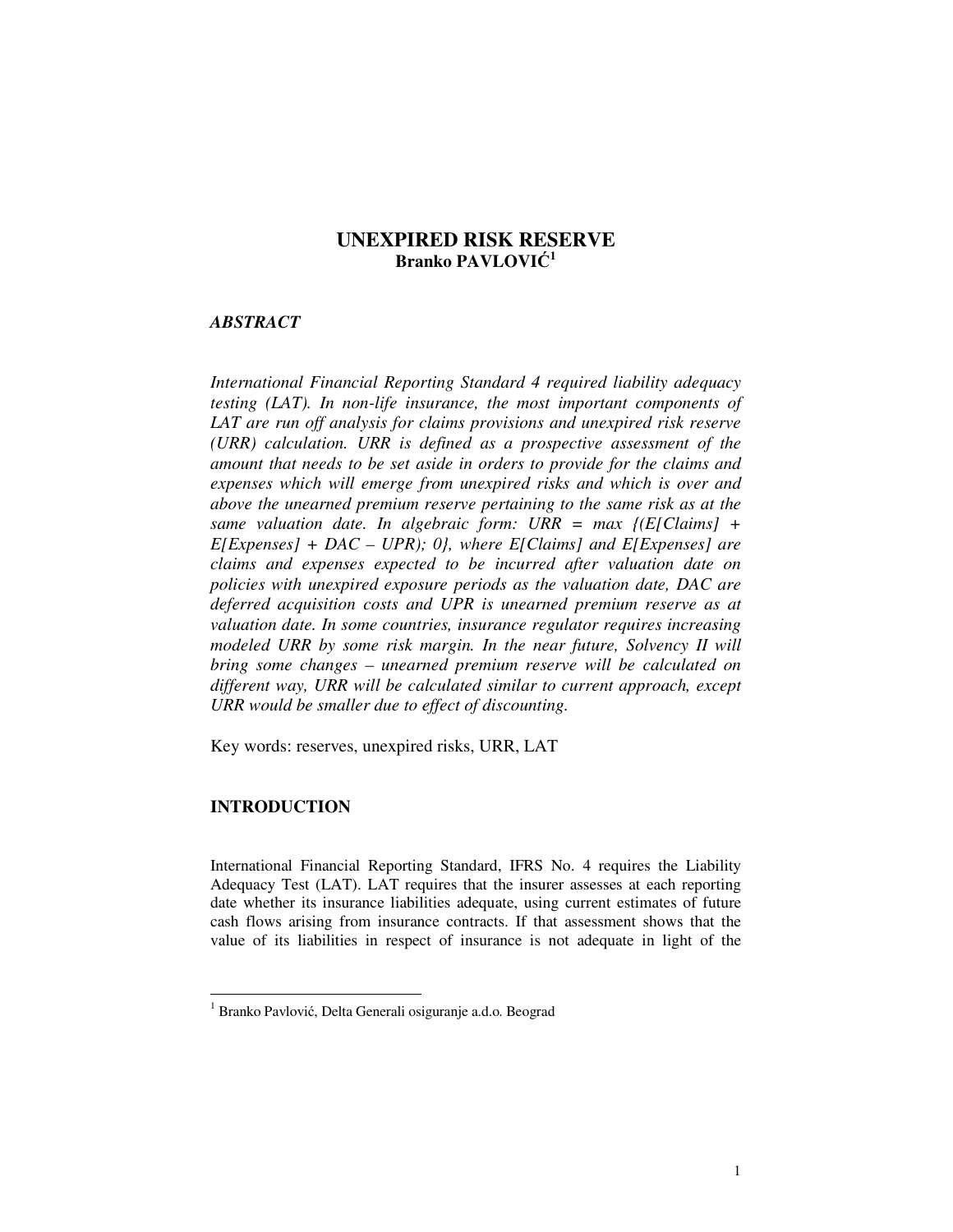estimated future cash flows, all deficiencies are recognized in the income statement.

The most important components of testing the adequacy of non life insurance liabilities are checking the adequacy of provisions for claims through an analysis of the sufficiency of the reserved amount (run off analysis) and calculation of Unexpired Risk Reserve (URR)**.** 

This paperwork is devoted to defining, modeling and calculation of reserves for unexpired risks which are applied in actuarial practice, as well as their critical review and changes by the Solvency II in the near future.

# **1. RESERVES IN NON LIFE INSURANCE**

At the beginning, it should clarify the terms of reserves in nonlife insurance. We will focus on the purpose, definitions and general principles and investigate the common techniques used in actuarial practice in the evaluation of unexpired risk reserve and outstanding claims. It is important to note that reservations must be not only adequate, but adequate in all circumstances. Claims reservation is a major challenge for actuaries because the process requires the use not only of complex statistical methods, but also significant actuarial valuation. The process of any provision is very important, as established reserves in the company books have a direct impact on the financial result, shareholders' equity and solvency.

### *The types of reserves in non life insurance*

At the time of closing of financial books, reserves are divided into three main categories:

- The future liabilities for risk exposure from valuation date to date of policy expiration - relating to the liabilities associated with insurance for the future period, based on the policies under which the premium revenues are recognized;
- Past liabilities for the period of risk exposure which ended relating to liabilities incurred as a result of past events, before the closing of company books;
- Liabilities for uncertain events.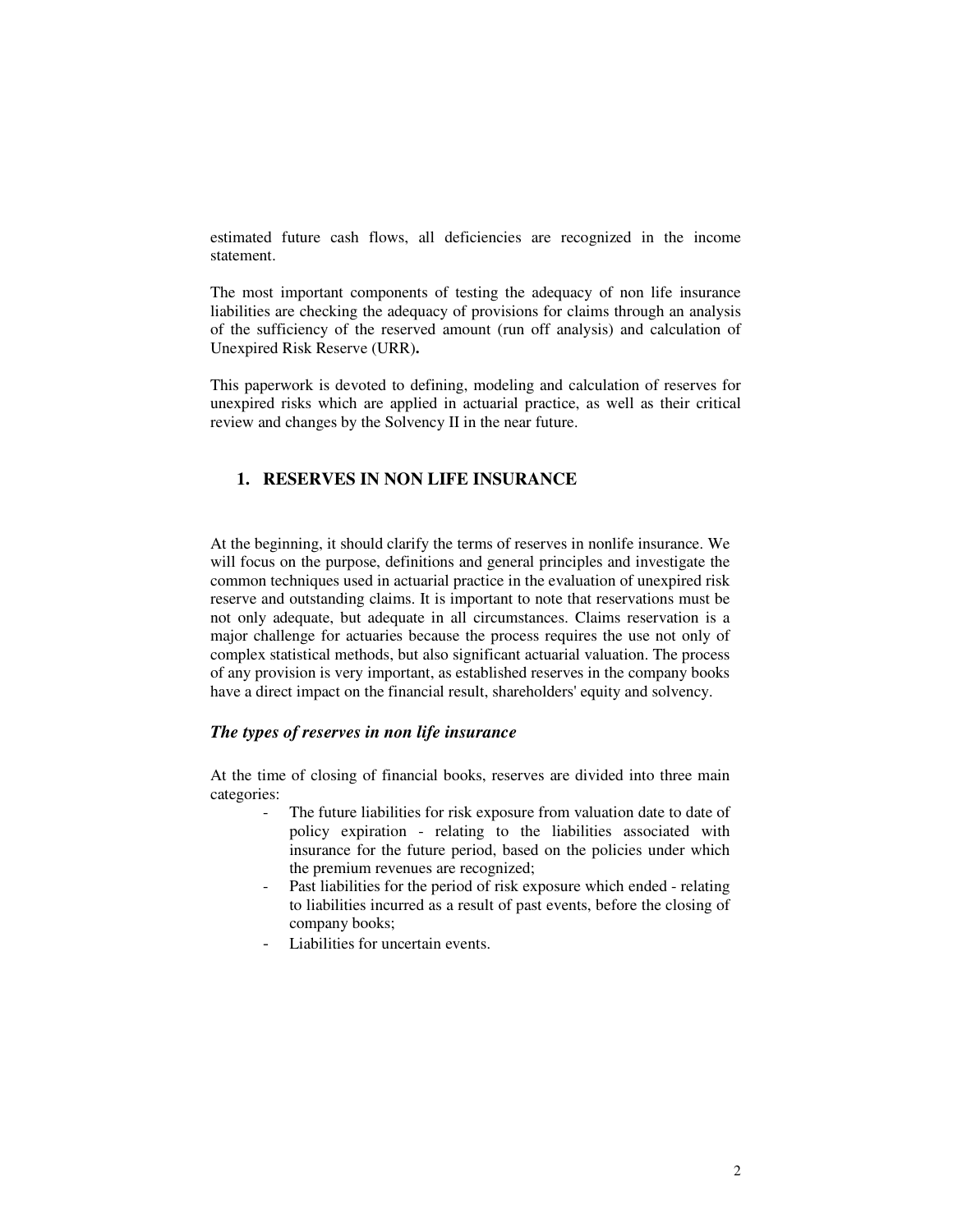The above classification is conceptual; a specific type of technical reserves may vary in different legislation. Figure 1 shows an example of classification of non life insurance technical reserves.

Reserve for risks that existing policyholders will be exposed after the date of valuation includes:

- Reserve for unearned premiums are explained by the fact that, in the case of non life insurance policies, risk exposure is usually beyond the current financial year. Transferred part of the premium into the next financial year is intended to cover the liability for risk after the end of the current financial year;
- Unexpired risks reserve calculated on the basis of estimation for future claims and expenses which will arise after the closing of financial books, due to insurance policies concluded before that date, to the extent the estimated value of these policies exceeds level of reserves for unearned premiums

Figure 1. Classification of technical reserves in non-life insurance

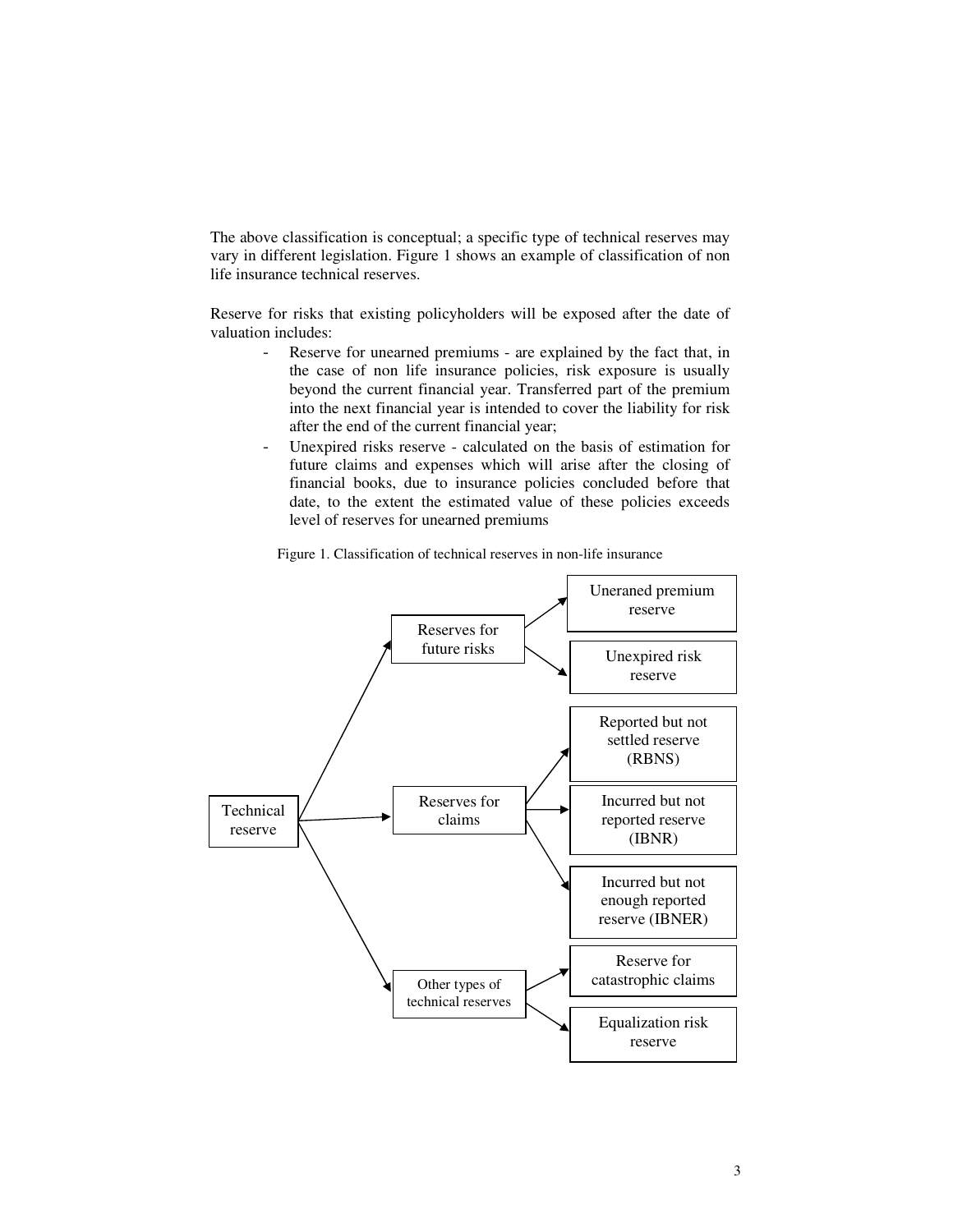Claims reserves are divided into three components:

- Reserve for reported but not settled claims is an estimated value which is reserved with the intention of claims settlement that are known to the insurer at the end of financial period,
- Reserve for incurred but not reported claims is formed to cover the payments for claims, even though that happened, not yet reported to the insurance company and,
- Reserve for incurred but not enough reported is related to claims that are re-evaluated and that must be explicitly emphasized that there is a possibility of additional payments in future.

# **2. UNEXPIRED RISK RESERVE**

Unexpired risk reserves are formed in case of in capacity of insurers to fully cover the expected claims and expenses arising from active portfolio after the date of valuation.

### *2.1. Definitions*

### *Accounting Class*

An accounting class is a defined group of certain lines of insurance business as per relevant regulation.

### *Unexpired Risk Reserve*

The unexpired risk reserve is defined as a prospective assessment of the amount that needs to be set aside in order to provide for the claims and expenses which will emerge from unexpired risks and which is over and above the unearned premium reserve pertaining to the same risks as the same valuation date. In other words, if any, that is additional to the amount of expected claims and expenses from active portfolio of the assessment to cover reserves for unearned premiums for that class on the same date.

### *Unearned premium*

The portion of premium which is not earned by the insurer i.e. the amount of premium that covers the period from the valuation date until the date of expiration of the contact.

### *Unearned premium reserve*

Unearned premiums reserves (UPR) are premiums which are reserved because the corresponding period of insurance cover has not yet passed. This is part of the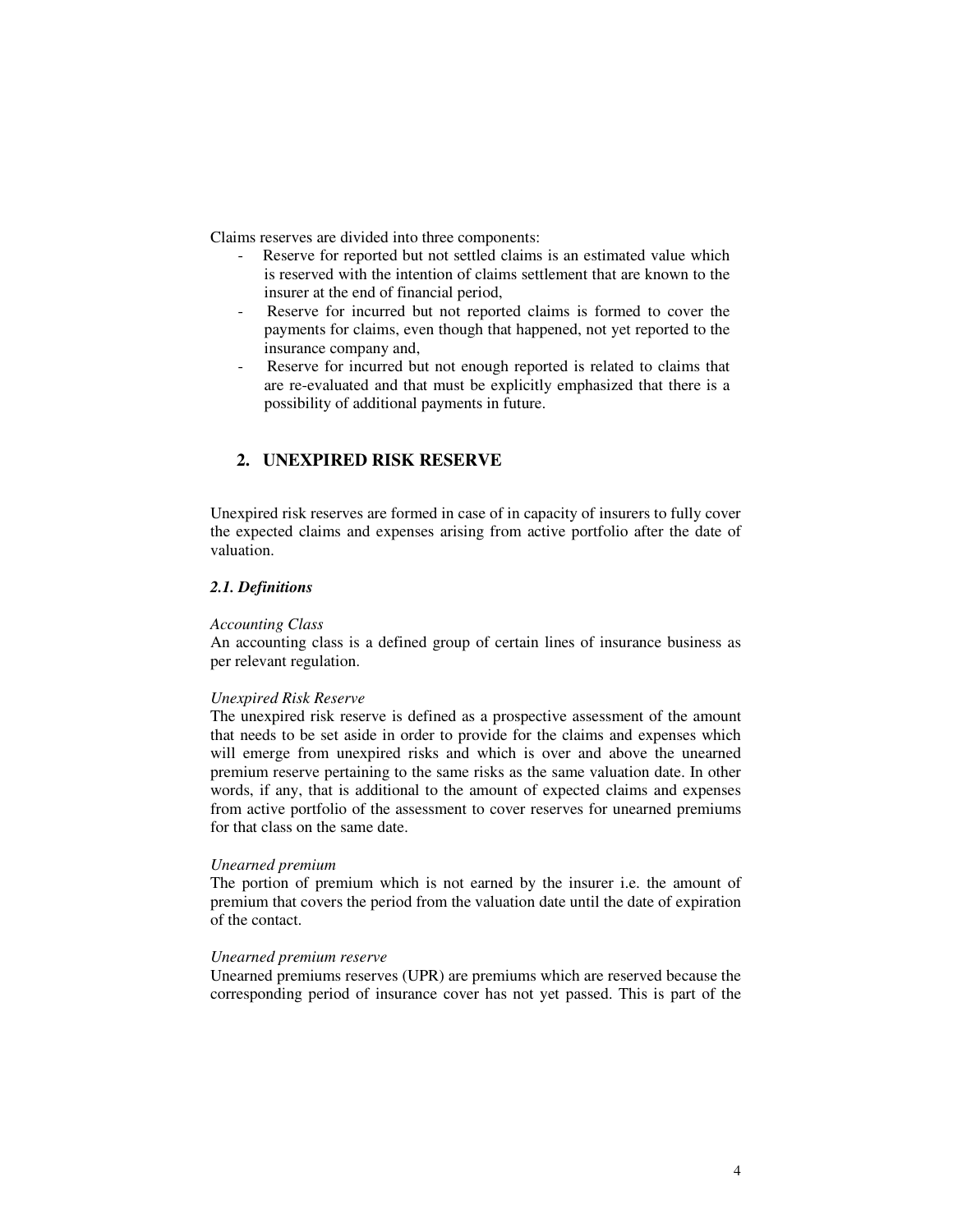premium income is recognized in the books in the accounting period, which is kept at the end of the accounting period for unexpired risks. According to local regulations it is the sum of unearned premiums on policies unexpired on the valuation date by pro rata temporis method. Often in other countries for the UPR takes a value equal to the sum of all unearned premium less deferred acquisition costs.

## *Acquisition Expenses*

Acquisition expenses are all expenses (both direct and indirect) connected to the processing of proposals and the issuing of policies. They include both direct expenses, such as commissions, and indirect expenses, such as advertising costs or the administrative expenses connected with the processing of proposals and the issuing of policies.

#### *Deferred Acquisition Costs*

Deferred acquisition costs are part of acquisition costs to be paid during the current financial year, but in the company books can be carried forward into the next financial year in accordance with the duration of the policy. They are regarded as assets in the financial statements. It should be noted that under Solvency II, deferred acquisition costs may not be used to cover the solvency requirement since having no value in the solvency balance sheet.

#### *Maintenance or Administration Expenses*

Maintenance costs are all other costs not included in the acquisition expenses or in the expenses of resolving claims.

### *Unexpired Exposure Period*

The time period between the valuation date and the expiry date of the policy contract. For annual policies the unexpired exposure period would be a maximum one year from the valuation date and for multi-year policies the unexpired exposure period can be several years from the valuation date.

### *Valuation Date*

Date of valuation is the date on which the reserve calculation is performed and active portfolio is recorded.

### *Claims Settlement Expenses*

They can be divided into the following two major categories:

Direct claims expenses - refer to the resolution of specific claims, such as the expenses of a lawyer or a liquidator claims, medical and legal expenses, expenses of special investigations, etc.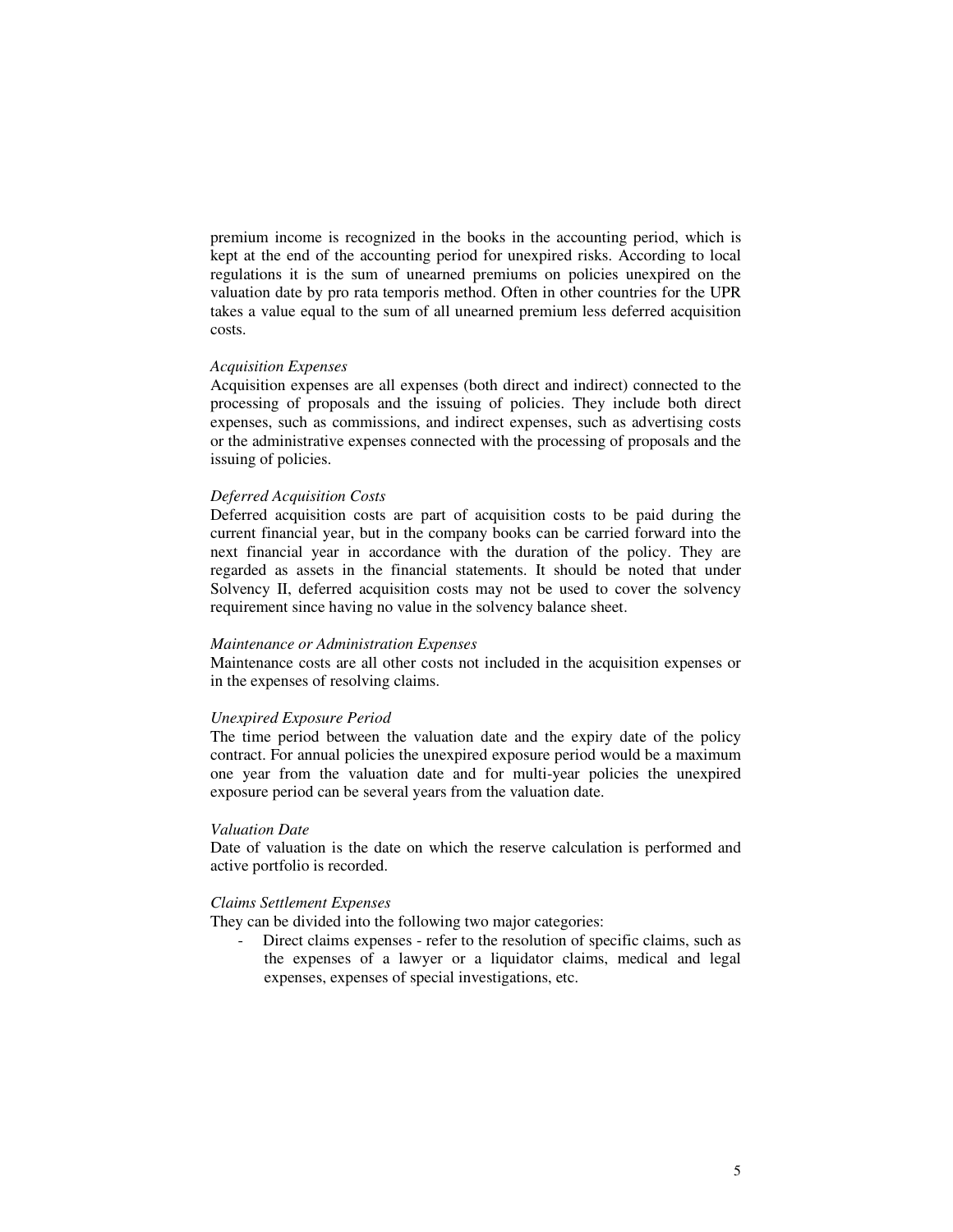Indirect claims expenses - cannot be allocated directly to specific claims settlement. These are usually the salaries of the claims administration and related expenses, office expenses, data processing expenses, fees for experts who provide consulting and administrative services, etc.

It is necessary to follow these instructions when you consider the calculation of URR:

- All accounting class must be evaluated to determine appropriate URR
- For each class separately to assess whether there is a need to form a URR or not
- The positive excess of the unearned premium over unexpired risks in particular accounting class, should not be used to partially or fully compensate deficits that lead to the formation of reserves for unexpired risks in the second class of accrual
- It is reasonable to group together certain types of insurance, if it can be established that the method of calculating and the prospective claims are similar
- In cases where data for certain types of insurance are insufficient for credible statistical calculation of specific URR it is also recommended to group certain types of insurance. However, it should be done with caution, and the reasons for this should be fully documented
- When the actuary thinks that some segments of different types of insurance business may lead to different results, these segments can be analyzed individually.

# *2.2. Components of the model calculation of URR*

Should be develop an appropriate model for establishing reserves for unexpired risks, which include all factors that directly or indirectly affect the calculation of reserves. Such a model should include several different components including:

- Reserves for unearned premiums
- Claims forecast
- Expense forecast.

It must be noted that all these components must be calculated separately for each type of insurance. In principle, the calculation of each component should be done at level of each homogeneous risk groups.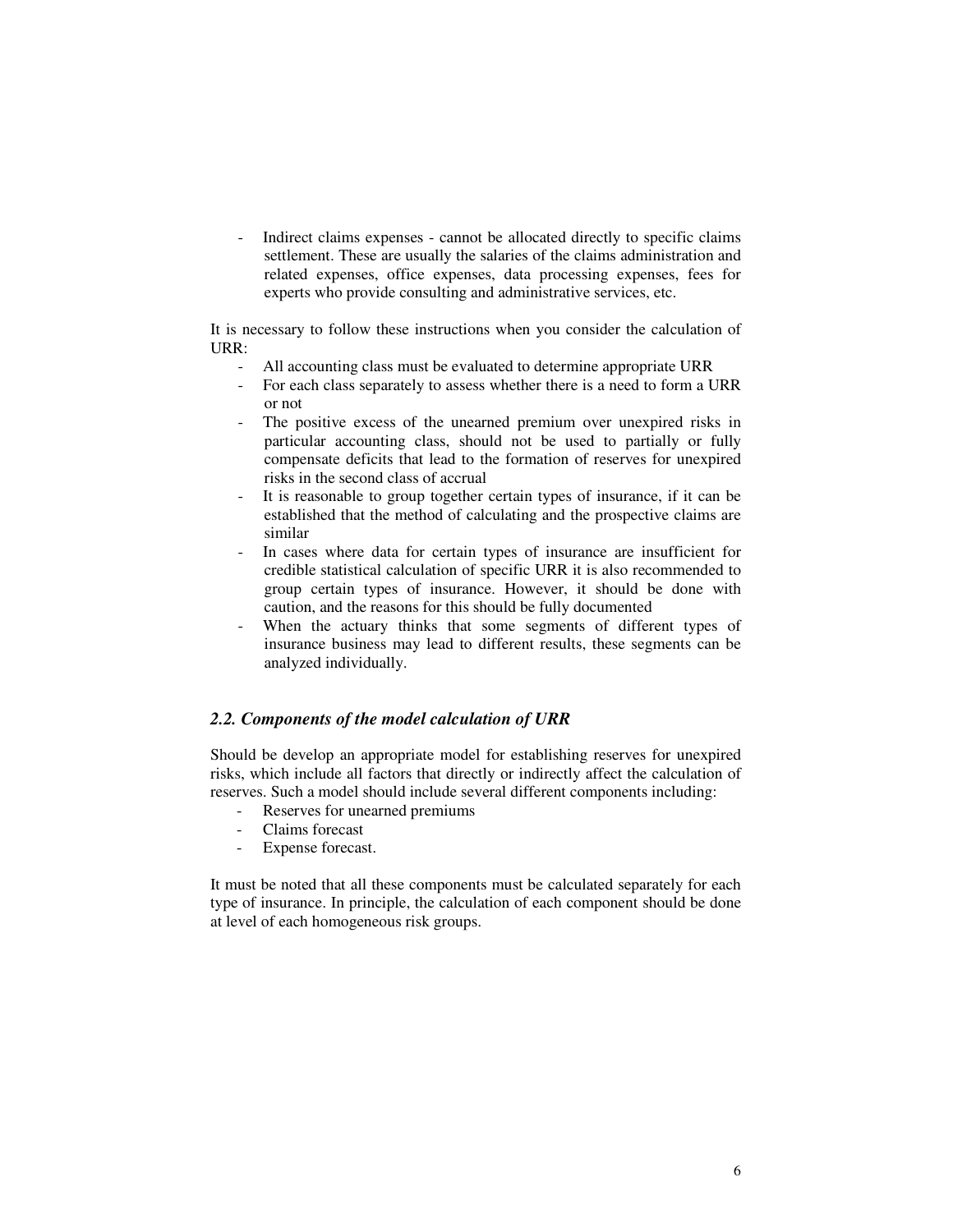### *Unearned premium reserve component*

This is the simplest component of URR calculation, since it is only defined in relation to the reserve premium for the specific unexpired risks, which has not expired by the date of valuation. In other words, this component is the provision for unearned premiums for such group or class of insurance risk.

It should be noted that the goal of testing the sufficiency of the model established by UPR and thus UPR which should be used in the model is the one that the company shows in the books. It is important to note because there are several possible approaches for the calculation of UPR.

## *Component of the expected claims: E [claims]*

Forecast is made on the basis of claims that are expected to occur in the future in relation to unexpired exposure of certain types of insurance (or its homogeneous subgroups), including the expected claims expenses for this portfolio. It is important to note that the determination of reserves for unexpired risks taken only claims that could occur in the remaining period of insurance.

Homogeneous risk groups should be used for prediction of claims (e.g. motor third part liability bodily injury) where there are significant differences in the characteristics of the claims (timing, amount, uncertainty, etc.) within each class. If the actuary considers it appropriate, different models can be made for each group or class of risk for either the frequency or intensity or both, of:

- Attritional losses
- Large claims
- Catastrophic claims
- Exposure.

Forecast claims shall include all claims that may occur in the remaining period of insurance, including:

- Claims reported after the remaining period of insurance, which occurred during the remaining period of insurance
- Claims reopened at any date, which occurred during the remaining period of insurance.

Forecast should provide the ultimate amount of all claims, and shall include:

- Any further development of the claims from the date of occurrence to the final settlement,
- Any claims that is expected to be reported after the end of the unexpired exposure period, but occurred within that period,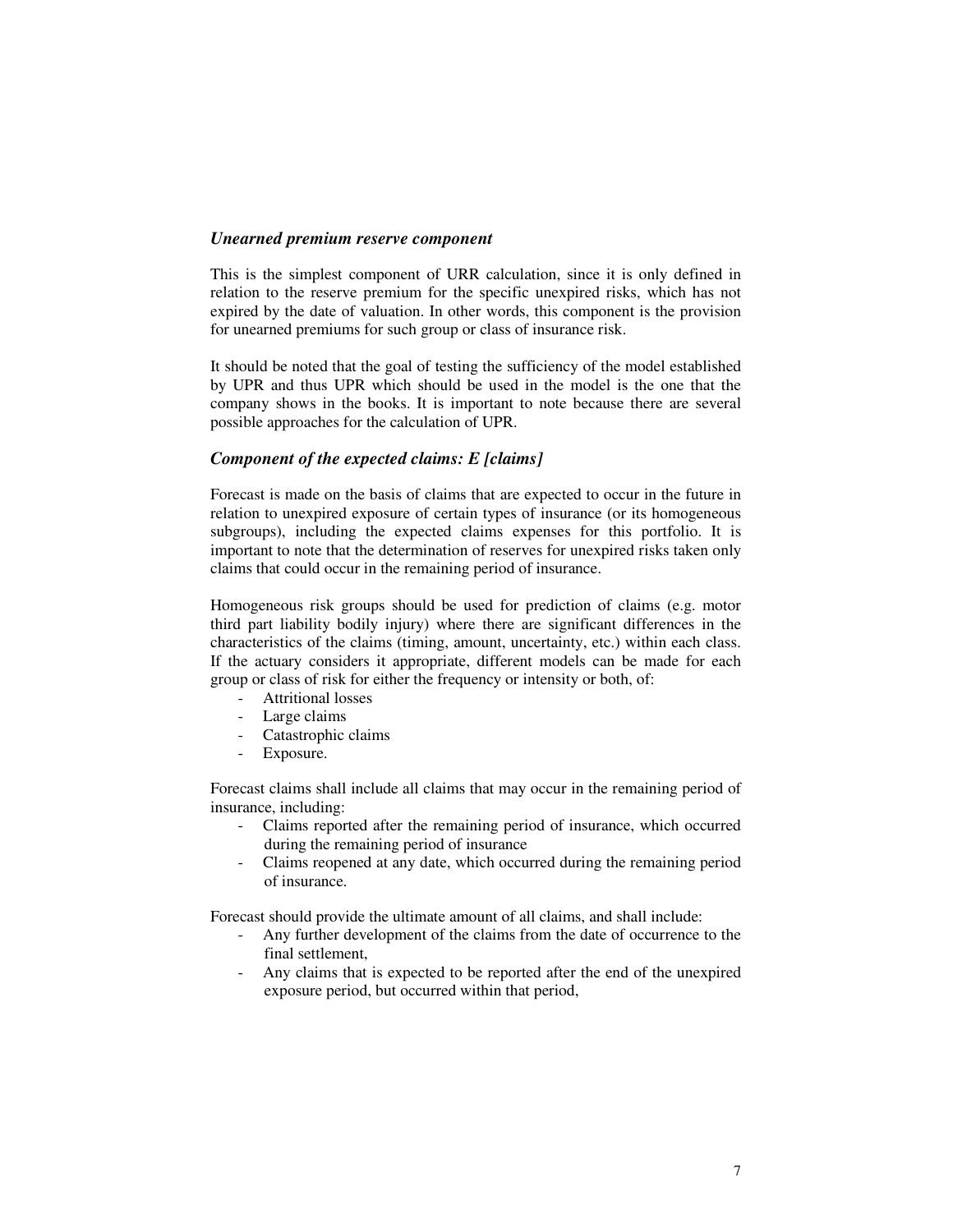- Inflation / trends which are appropriate for the type of claims (e.g. court award inflation),
- Inflation which is appropriate for the timing of expected payments,
- Legal / judicial environment until final settlement of all claims,
- Economic conditions until final settlement of all claims,
- The practice of claims settlement until final settlement of all claims,
- Changes / trends in the frequency / severity and
- Claims with low frequency (and large severity), which may not be observed in recent years.

This list is not exhaustive and may be extended depending on the factors that could influence, or affect the claims forecast.

# *Component of the expected expenses: E[expenses]*

Expenses related to the unexpired part of risks are an important component of the overall analysis that leads to the need for establishing reserves for unexpired risks and levels of reserves. Therefore, it is equally important that the actuary fully understand the cost structure of insurers to be able to make reasonable estimates regarding the expected expenses in connection with unexpired part of risk in force. It is important to pay attention to the analysis of expenses to the extent necessary for actuaries to get enough guidance on the cost estimates in relation to establishing the URR.

The development of expenses data and expense analysis of each situation involve great ability to evaluate and subjectivity. In practice, the actuary included in the expenses analysis will have to consider many factors and determine the appropriate approach to the problem which can be addressed based of these factors.

Expenses of the non life insurance company can be divided into the following major categories:

- Acquisition expenses
- Maintenance or administrative expenses
- Claims settlement expenses
- Investment expenses.

Acquisition expenses are expenses that have already been incurred, under the current portfolio of the assessment. Therefore, acquisition expenses could be ignored for purpose of URR except for deferred acquisition expenses.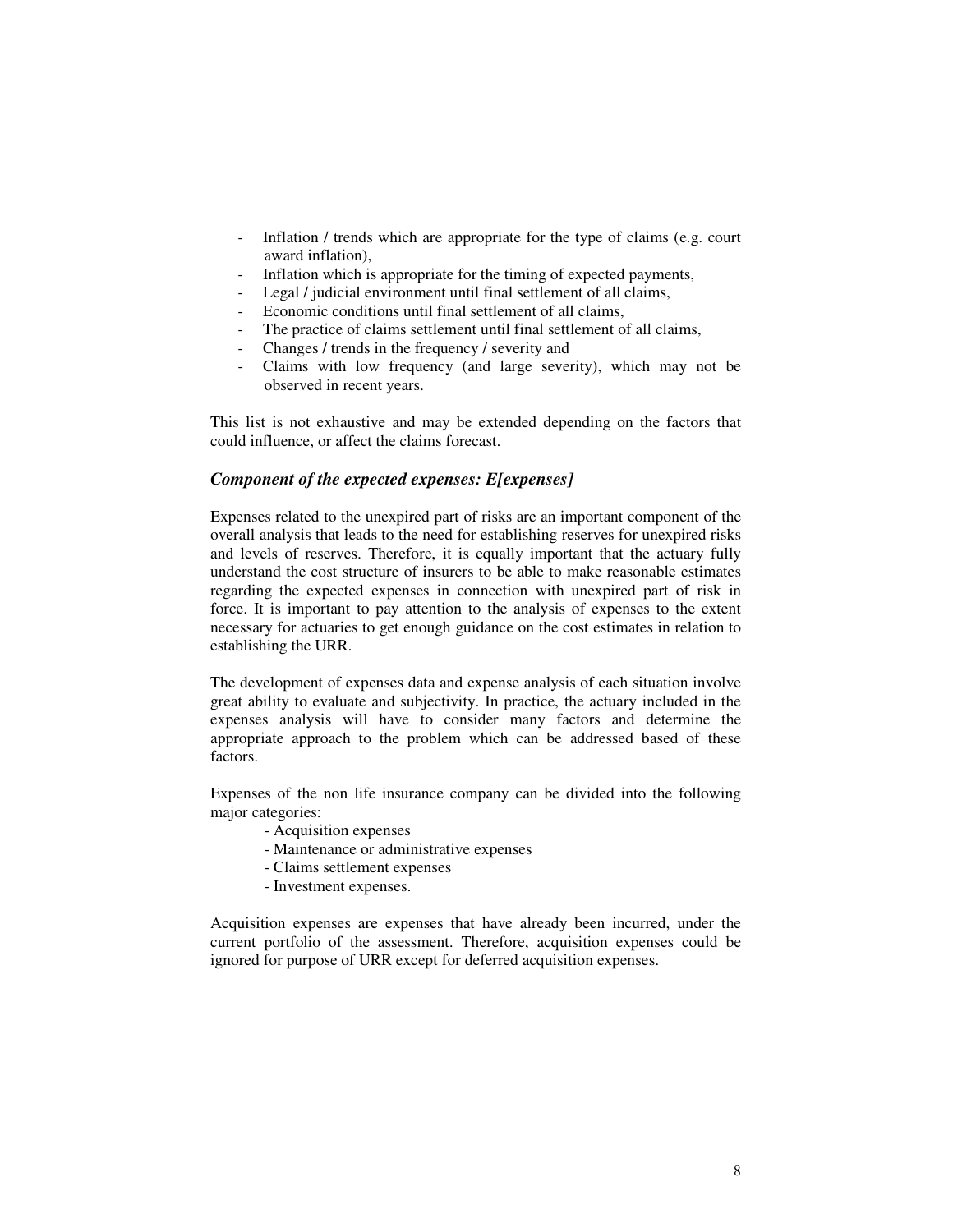Investment expenses are usually deducted from the investment income, and are not presented separately in the financial books.

The expenses of claims settlement are used to calculate outstanding claims and for the URR.

Categories of expenses used for the calculation of the URR are maintenance expenses and claims settlement costs regarding new claims for the existing portfolio. In estimating of future expenses, the actuary must take into account the following:

- Inflation increase

 - Differences in budgeting as a result of hiring new staff, extraordinary expenses, etc.

 - The circumstances under which administrative expenses are modeled that are not evenly distributed over the duration of the policy.

## *2.3. Determination of unexpired risks reserve*

Provision for unexpired risks are calculated based on projections of future claims and expenses that are expected to arise after the date of valuation, and related to contracts in force on the day of valuation. Above-mentioned amount is compared with established reserves for unearned premiums, after all deferred acquisition expenses. Any excess amount is recognized as the URR. The calculation is made net of reinsurance.

In algebraic form, the basic formula for calculating the URR as follows:

 $\text{URR} = \text{max} \{ (\text{E} [\text{claim}] + \text{E} [\text{express}] + \text{DAC} - \text{UPR}), 0 \}$ 

Where:

E [Claims] - the expected claims that will occur after the date of valuation on active policies in remaining period of insurance, including the costs of claims settlement relating to these claims:

$$
E[clains] = \frac{clains * UPR}{earned\_prem}
$$

E [Expenses] – expected administration expenses that will occur after the date of valuation on active policies in remaining period of insurance: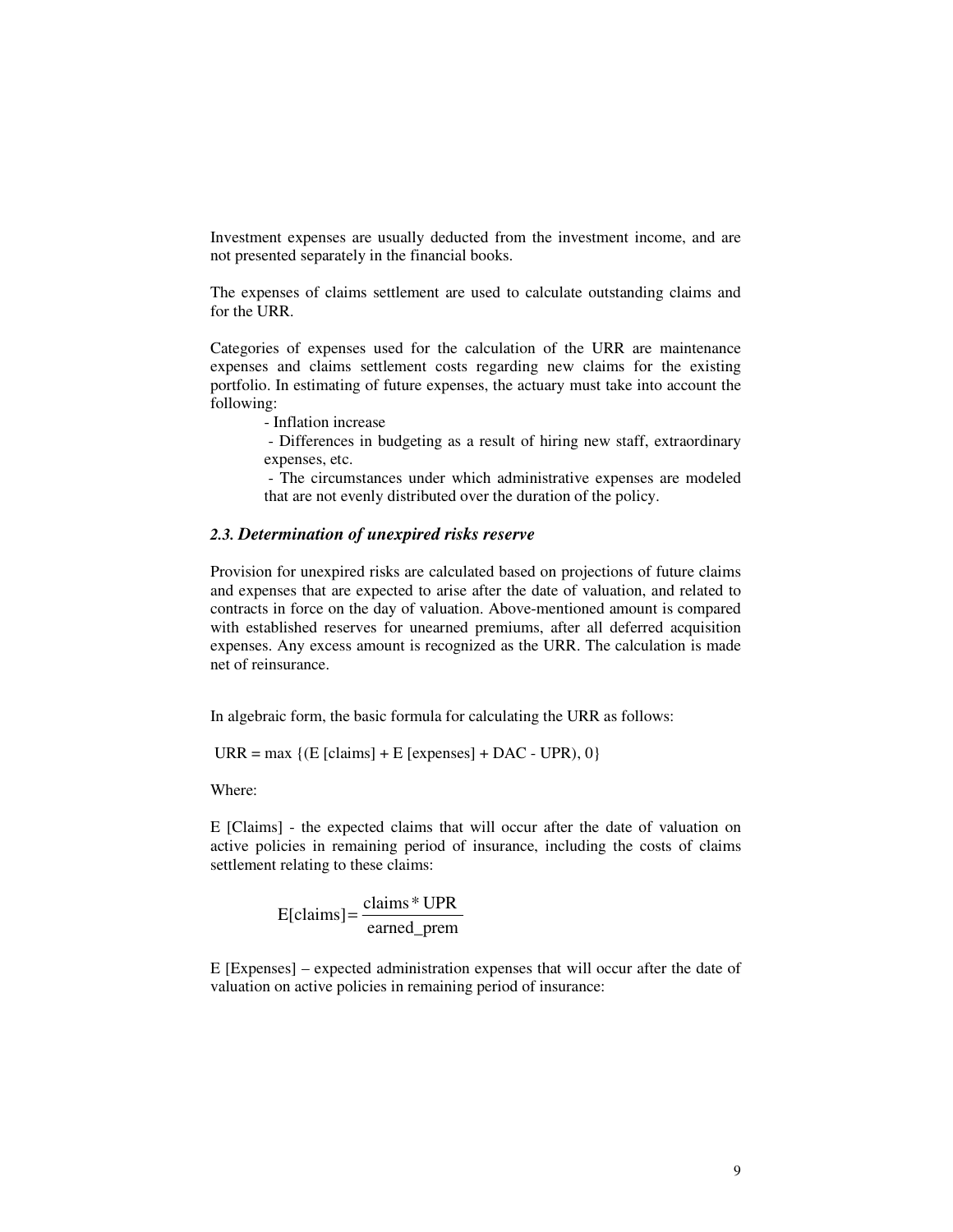earned\_prem  $E[express] = \frac{admin\_express}{s} * UPR$ 

UPR – unearned premium reserve as at the valuation date;

DAC – deferred acquisition costs related to premiums that are being considered for calculation of unearned premium;

earned\_prem – earned premium or premiums recognized in company books decreased for a change of unearned premium;

claims –amount of claims settled with the expenses for claims settlement increased by the change of outstanding claims, and decreased by recourse claims.

Figure 2 shows all the components involved in the formula for calculating the URR.



Figure 2 Components of the model calculation of URR

The simplified formula for URR:

 $\text{URR} = \text{E}$  [claims] + E [expenses] + DAC - UPR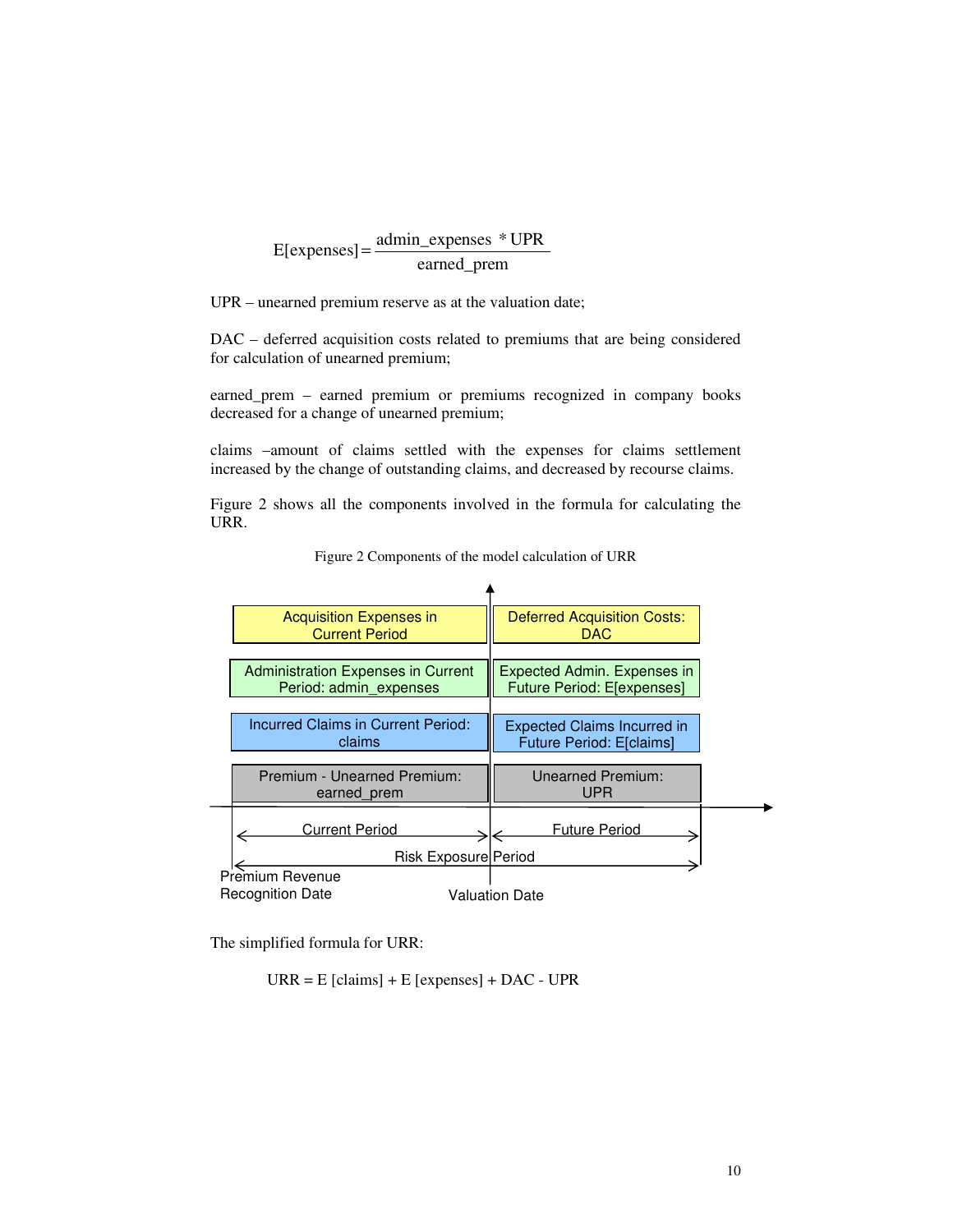Written on a different way URR is obtained:

$$
URR = UPR * \left( \frac{E[clains]}{UPR} + \frac{E[expresses]}{UPR} + \frac{DAC}{UPR} - 1 \right)
$$

Then engage the upper formulas for E [claims] and E [expenses]:

$$
URR = UPR * \left(\frac{\text{claims}}{\text{earmed\_prem}} + \frac{\text{admin\_expenses}}{\text{earmed\_prem}} + \frac{\text{DAC}}{\text{UPR}} - 1\right)
$$

Finally, it is transformed into the following basic formula for calculating the URR:

$$
URR = UPR * (claims\_racio + admin\_expenses\_racio + DAC/UPR - 1)
$$

Or more precisely:

 $\text{URR} = \text{max} \{ \text{UPR} * (\text{claim\_racio} + \text{admin\_expenses\_racio} + \text{DAC/UPR} - 1); 0 \}$ 

Previous formula is often used in actuarial practice when calculating the URR, as the simplest way to give the percentage for increase unearned premiums reserves if the sum of three ratios above exceeds 100%.

# *Additional comments*

Calculate the amount of reserves for unexpired risks should be adjusted to include all known events that occurred between the date of closing of company books and the date of calculation.

Estimates should be consistent for a number of consecutive years unless the actuary has registered a change in circumstances that would require different basic assessments, such as:

- Known trends in premium rates
- Known factors affecting the level of claims related to unexpired risk
- Budgeted or planned changes in the level of expenses
- Exceptional levels of claims in recent years, which is not expected to repeat.

# *2.4. Disclosures*

The actuary should disclose the following information regarding the determination of URR: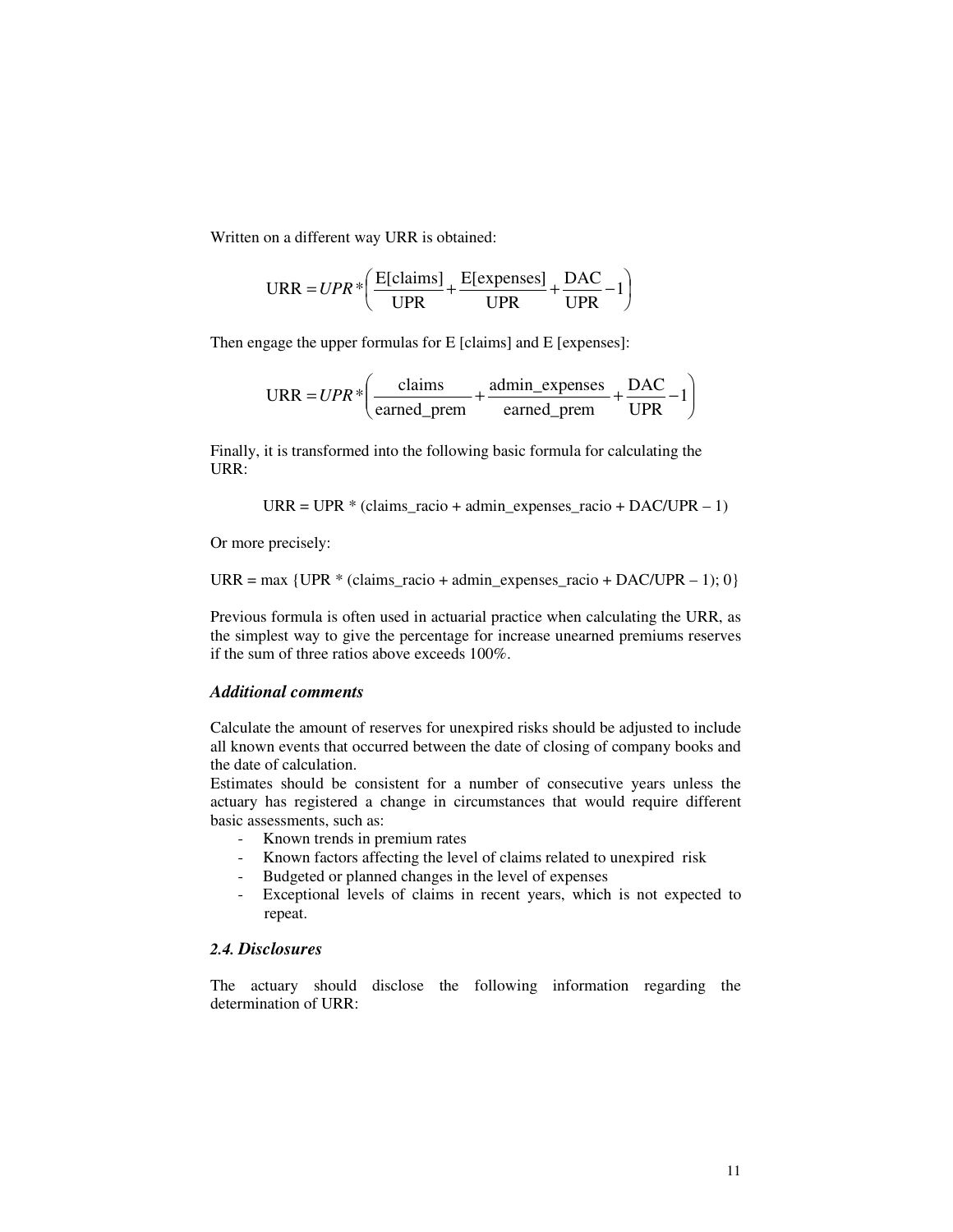- The methodology used for analysis and separate expenses between four major groups, and his opinion on the extent of adequacy of the methodology
- The methodology used to analyze the separate of expanses between different types of insurance and / or sub-groups within one or more types of insurance and his opinion on the degree of adequacy of the methodology
- URR obtained for each type of insurance
- The methodology used to forecast claims, which are used in the calculation
- The data used to forecast expenses and claims as follows:
	- number of years that were used for analysis
	- paid and / or incurred claims
	- the basis for data collection: accident year, underwriting or calendar year
- Estimated levels of inflation and the expenses basis used in the evaluation
- The methodology used for the calculation of URR reinsurance.

### **2.5. Margin risk calculation URR**

The regulations of individual countries, in calculating the URR applied an increase for the margin risk. Unexpired risk reserves calculation is simpler than was reported in the previous chapter, as greater amount of unearned premiums and products of UPR and the combined ratios. Combined ratio is defined as the sum of claims ratio and expenses ratio. Unearned premiums reserves and unexpired risks reserves are a central component in determining the solvency and the capital adequacy requirement.

Risk margins applied in calculating the URR reflects the uncertainty in estimating these reserves. The level of margin has been prescribed for the purposes of determining the requirement of Solvency and in Australia is 10%.

## **3. URR AND SOLVENCY II**

## *Assessment of technical reserves for non life insurance in accordance with the Solvency II*

Solvency II introduces a new, and for many, fundamentally different approach to establishing the technical reserves for outstanding claims and premiums. The new approach is guided by the need to calculate liabilities consistent with the market.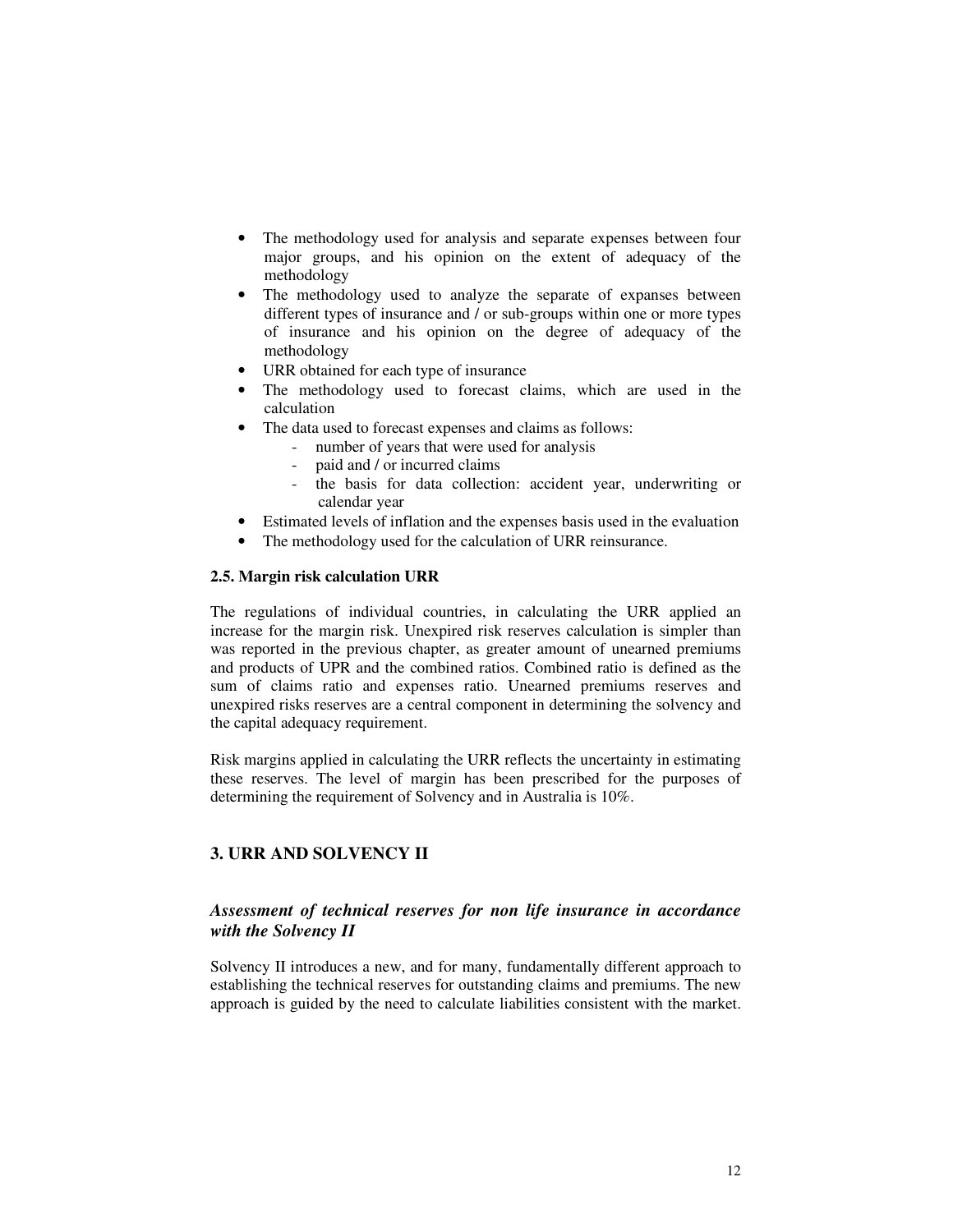Therefore, in the absence of appropriate hedge portfolio, the technical provisions of Solvency II are determined as the discounted best estimate increased by risk margin. These three terms can be interpreted as follows:

- Best estimate the best estimate reserve (undiscounted) is equal to the probability weighted average of future cash flows
- Discounting the best estimate is discounted for time value of money (expected present value of future cash flows), using appropriate risk-free term structure of interest rates
- Risk margin calculated as the present value cost of holding capital to meet the Solvency capital requirements (SCR) for the risks which cannot be protected by hedge techniques, throughout the whole run off period of the active portfolio, using the appropriate risk-free interest rates term structure.

### *The scope of technical reserves relating to premium*

Solvency II framework directive considers best estimates premium reserve method as a replacement for the current reserves for unearned premiums and unexpired risk reserves. Calculation of best estimate of the premium reserve relates to all future claims payments arising from future adverse events that are insured under current active policies, appropriate future administrative expenses and all future expected premiums.

According to CEIOPS (Committee of European Insurance and Occupational Pensions Supervisors), "The premium provision is determined on a prospective basis taking into account the expected cash-in and cash-out flows and the time value of money. The expected cash flows should be determined by applying appropriate methodologies and models, and using assumptions that are deemed to be realistic for the LOB or a homogenous group of risks being valued. The cash flows should not include expected future renewals that are not included within the current insurance contracts."

This is a fundamental change in the current accounting practice of calculating unearned premium reserves by pro rata temporis method. This means that the companies because of Solvency II should take into account the ultimate combined ratio (expenses to cover claims and other insurance costs) related to the unearned premium. It follows that when the discounted combined ratio applied to the unearned premium is lower than 100%, immediately recognizes the expected profit which is not the case with the current methodology for calculation of unearned premium. Also, the discounted combined ratio above 100% will lead to the formation of unexpired risks reserves, similar to the current approach, except that the new URR would be lower due to discounting.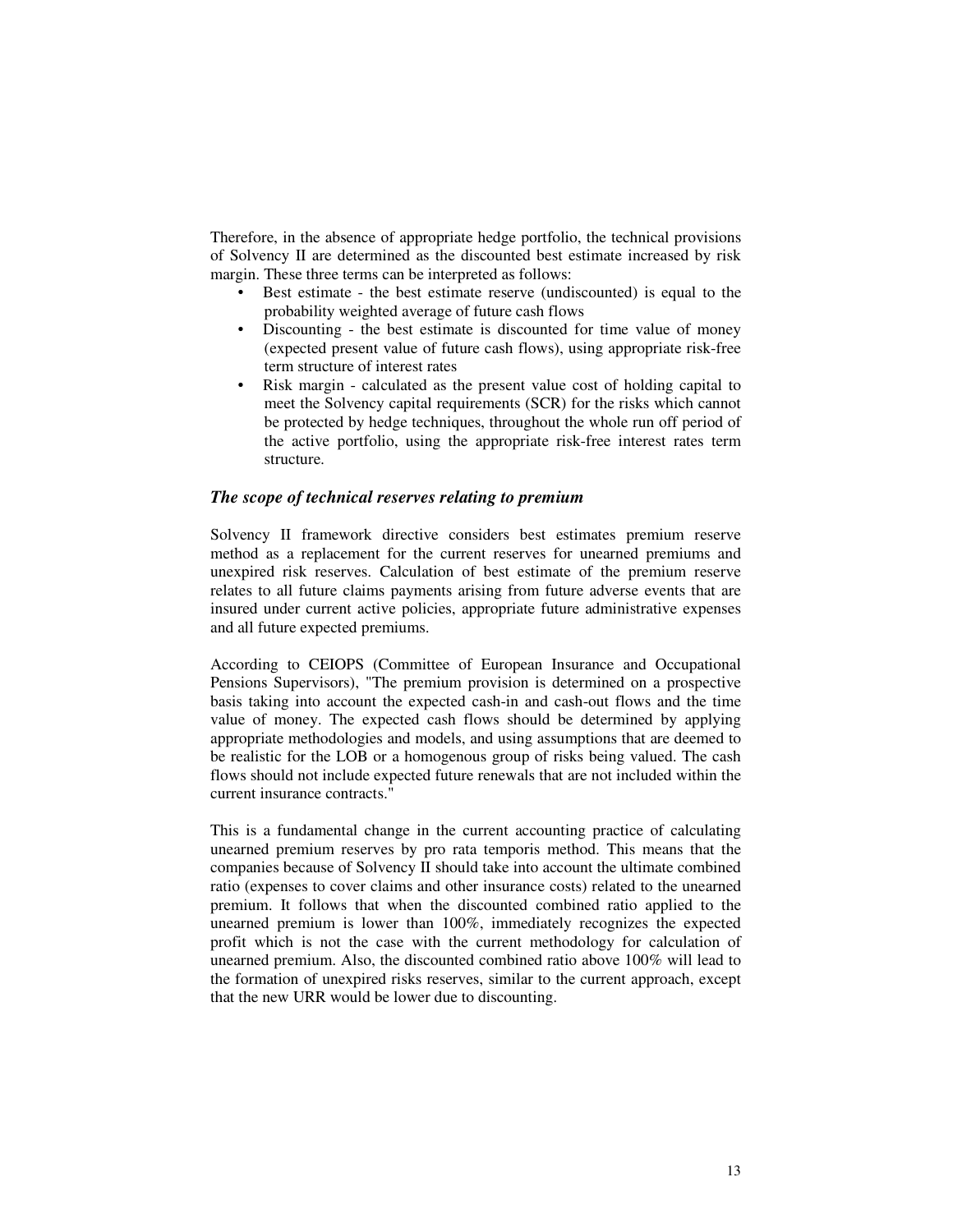## **4. FURTHER ADJUSTMENTS ACCOUNTING URR**

Taking into account the claims ratio as the ratio of incurred claims and earned premiums during the year, it is clear that a part of earned premiums, with a corresponding claim, was transferred from the previous year. If the previous year premiums were adequate to cover the claims (it was not necessary to establish a URR), but the premiums for the current year are insufficient to cover the claims then the claims ratio will be the ratio between low ratio, which refers to the previous year and higher ratio relating to the earned portion premiums for the year. This claims ratio is inadequate multiplier for reserves for unearned premiums in current year because it dilutes the high ratios that should apply. Otherwise, if the premiums from the previous year were insufficient to cover the claims, while the situation is satisfactory in the current year, the formula can produce URR though it is not necessary.

Routine application of the described calculation URR may be a problem, but there is a satisfactory practical solution. Actuaries in the insurance company without a doubt know when their rates were inadequate and can assess their contribution to earned premiums and unearned premium reserves. However, it can be difficult to determine claims arising under that part of the earned premiums. Knowing how much of the reserve for unearned premiums derived from inadequate tariffs, URR can be calculated by applying the percentage of inadequate premiums, but the calculation of that percentage, also requires knowledge of appropriate claims. There remains the problem of how to determine the excess of the appropriate premium to compensate for a lack of the inadequate premiums. This problem is much bigger challenge for the insurance supervision body which has only limited information from the standard of reporting, so problem solution that they can provide is likely to be only a rough estimate.

There is still an open question regarding the calculation of the URR. The amount of outstanding claims, which is used in the formula for the claims, estimates the insurance company's administration, as well as cost of their settlement. Not so strict standards of administration in the provisioning could cause inadequate outstanding claims provision booking and lower claims, which directly leads to the lower URR. This is the opposite of what supervision is required and what the purpose of introducing provisions for expired risks is.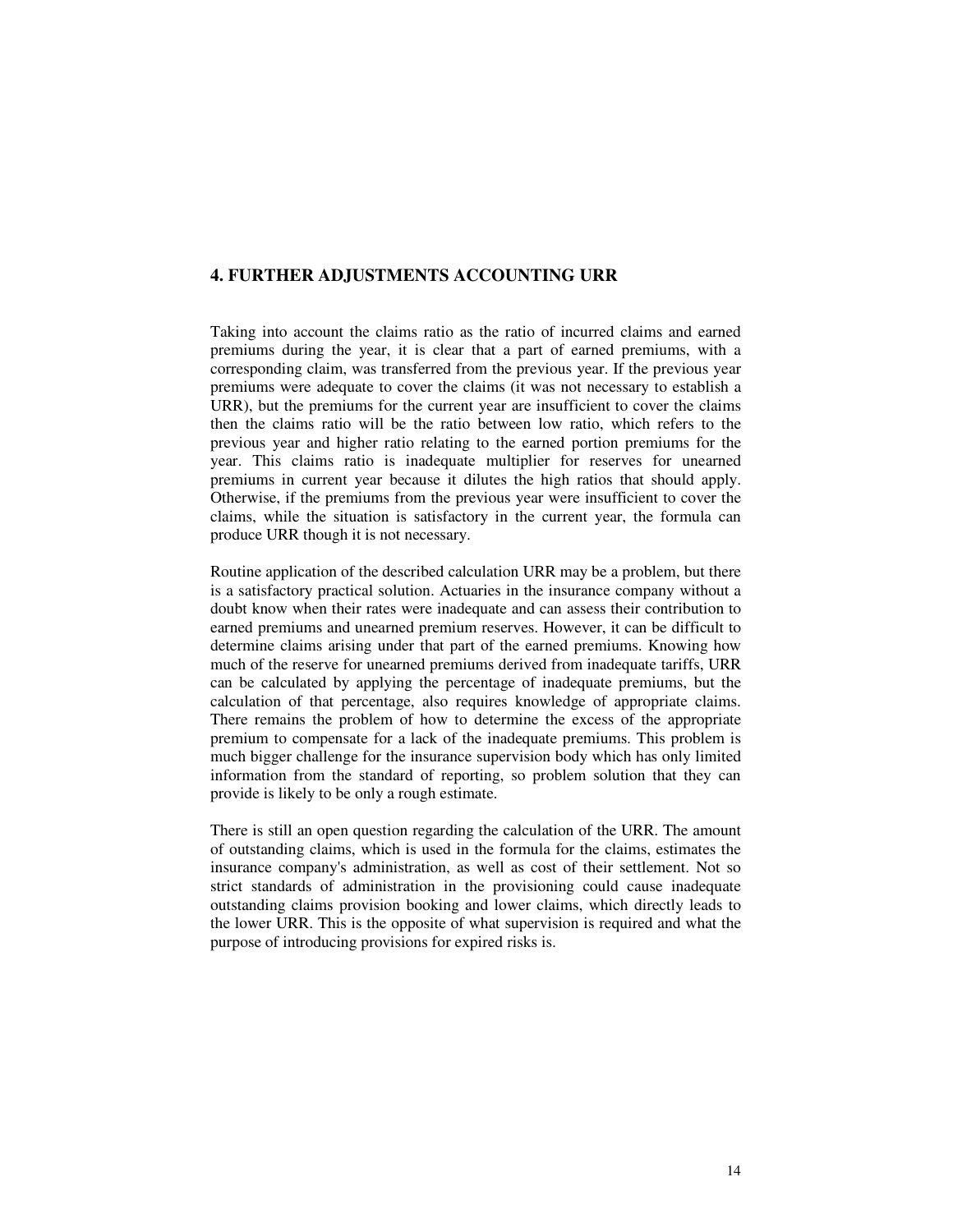In the case of a underestimated claims reservation, the second part of the LAT, run off analysis, will certainly disclose it, so actuaries can adjust the calculation of URR, to obtain realistic values.

## **CONCLUSION**

The goal of this paperwork is to give more information about one important category of reserves in non life insurance, which is not defined in domestic legislation. IFRS 4 only generally described URR within liability adequacy test. In available literature it is difficult to find more detailed review of URR.

The paper has already described that the URR is very important and can be quite large, especially in a situation where the combined ratio of specific types of non life insurance is much greater than 100%. URR deserve the attention even in a situation where their recognition is not required in the local company books. If the calculation shows that URR is necessary to be established, it is clear sign to actuaries and management that in the following year the company will not have enough premiums to cover claims and expenses for active policies at the end of current year. Where regulations do not allow recognition of URR in the company books, actuaries and management certainly can react in time and take other measures to ensure fulfillment of obligations to policyholders by unexpired policies.

# **LITERATURY**

- 1. Australian Government, Private Health Insurance Administration Council (2005). *Changes to the Prudential Standards for the Australian Private Health Insurance Industry*, Australia
- 2. Cyprus Actuarial Association (2010). *CAA Guideline for the Determination of A Proper Unexpired Risk Reserve*, Cyprus
- 3. Courchene J., Robert V. (2008). *Valuation of Non-Life Technical Provision Under Solvency II*, Milliman
- 4. Partachi I., Verejan O. (2009). *The role of the unexpired risk reserves and outstanding loss reserves in general insurance business*, The Ninth International Conference "Investment and Economic Recovery", Moldova